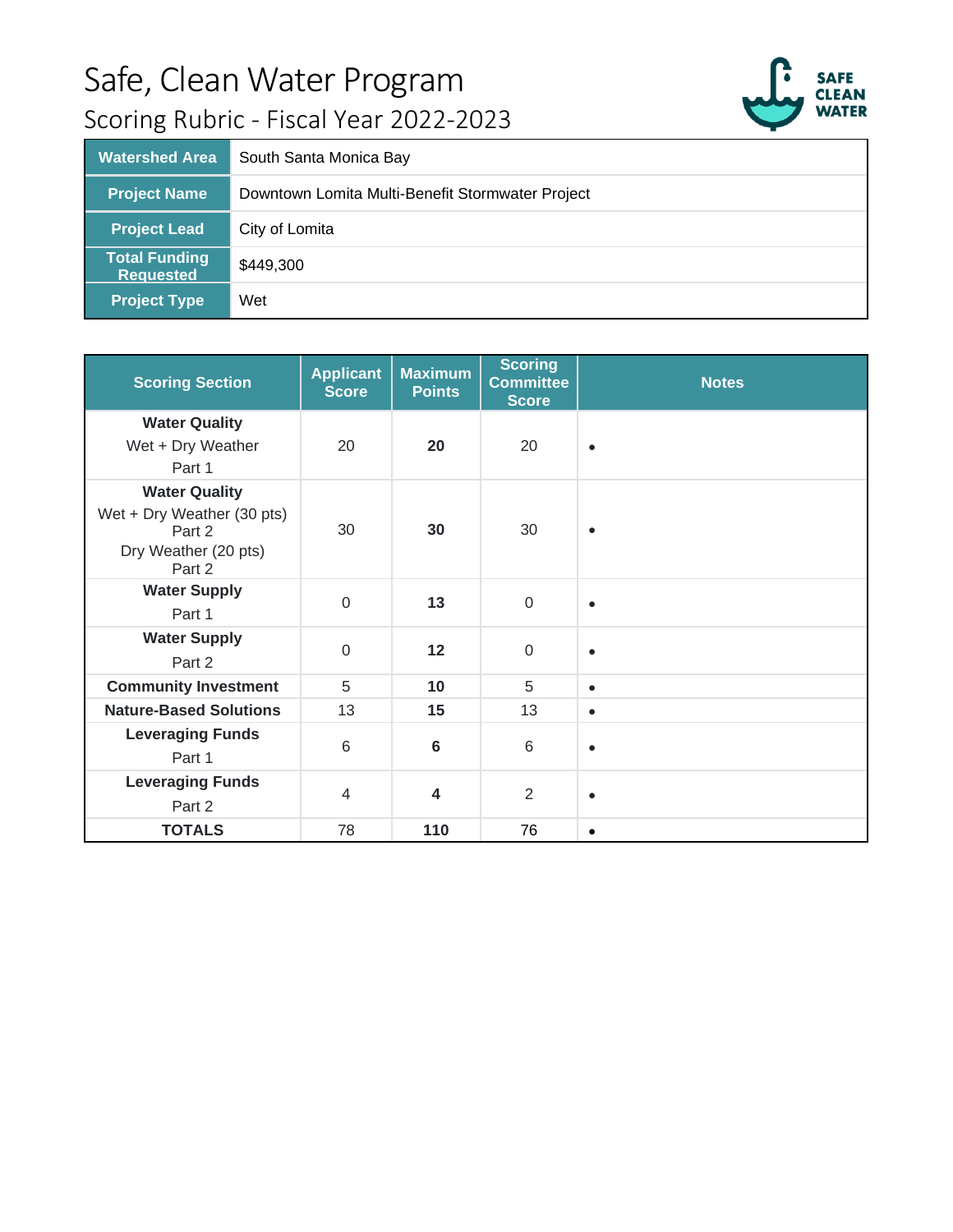

| <b>Watershed Area</b>                    | South Santa Monica Bay                              |
|------------------------------------------|-----------------------------------------------------|
| <b>Project Name</b>                      | Fulton Playfield Multi-Benefit Infiltration Project |
| <b>Project Lead</b>                      | City of Redondo Beach                               |
| <b>Total Funding</b><br><b>Requested</b> | \$4,292,138                                         |
| <b>Project Type</b>                      | Wet                                                 |

| <b>Scoring Section</b>                                                                         | <b>Applicant</b><br><b>Score</b> | <b>Maximum</b><br><b>Points</b> | <b>Scoring</b><br><b>Committee</b><br><b>Score</b> | <b>Notes</b>                                                                                                                                                                |
|------------------------------------------------------------------------------------------------|----------------------------------|---------------------------------|----------------------------------------------------|-----------------------------------------------------------------------------------------------------------------------------------------------------------------------------|
| <b>Water Quality</b><br>Wet + Dry Weather<br>Part 1                                            | 20                               | 20                              | 20                                                 | Recommend using a lower more<br>$\bullet$<br>conservative infiltration rate (0.25<br>cfs). Update application.<br>Adjusted drawdown rate to 0.25<br>$\bullet$<br><b>cfs</b> |
| <b>Water Quality</b><br>Wet + Dry Weather (30 pts)<br>Part 2<br>Dry Weather (20 pts)<br>Part 2 | 30                               | 30                              | 25                                                 | $\bullet$                                                                                                                                                                   |
| <b>Water Supply</b><br>Part 1                                                                  | 6                                | 13                              | $\Omega$                                           | $\bullet$                                                                                                                                                                   |
| <b>Water Supply</b><br>Part 2                                                                  | 5                                | 12                              | $\mathbf 0$                                        | $\bullet$                                                                                                                                                                   |
| <b>Community Investment</b>                                                                    | 10                               | 10                              | 5                                                  | Not part of a school<br>$\bullet$                                                                                                                                           |
| <b>Nature-Based Solutions</b>                                                                  | 15                               | 15                              | 10                                                 | $\bullet$                                                                                                                                                                   |
| <b>Leveraging Funds</b><br>Part 1                                                              | $\Omega$                         | 6                               | $\Omega$                                           | $\bullet$                                                                                                                                                                   |
| <b>Leveraging Funds</b><br>Part 2                                                              | $\overline{4}$                   | 4                               | 3                                                  | Outlined community identified<br>$\bullet$<br>needs                                                                                                                         |
| <b>TOTALS</b>                                                                                  | 90                               | 110                             | 63                                                 | Add explanation of how detention<br>$\bullet$<br>basin works                                                                                                                |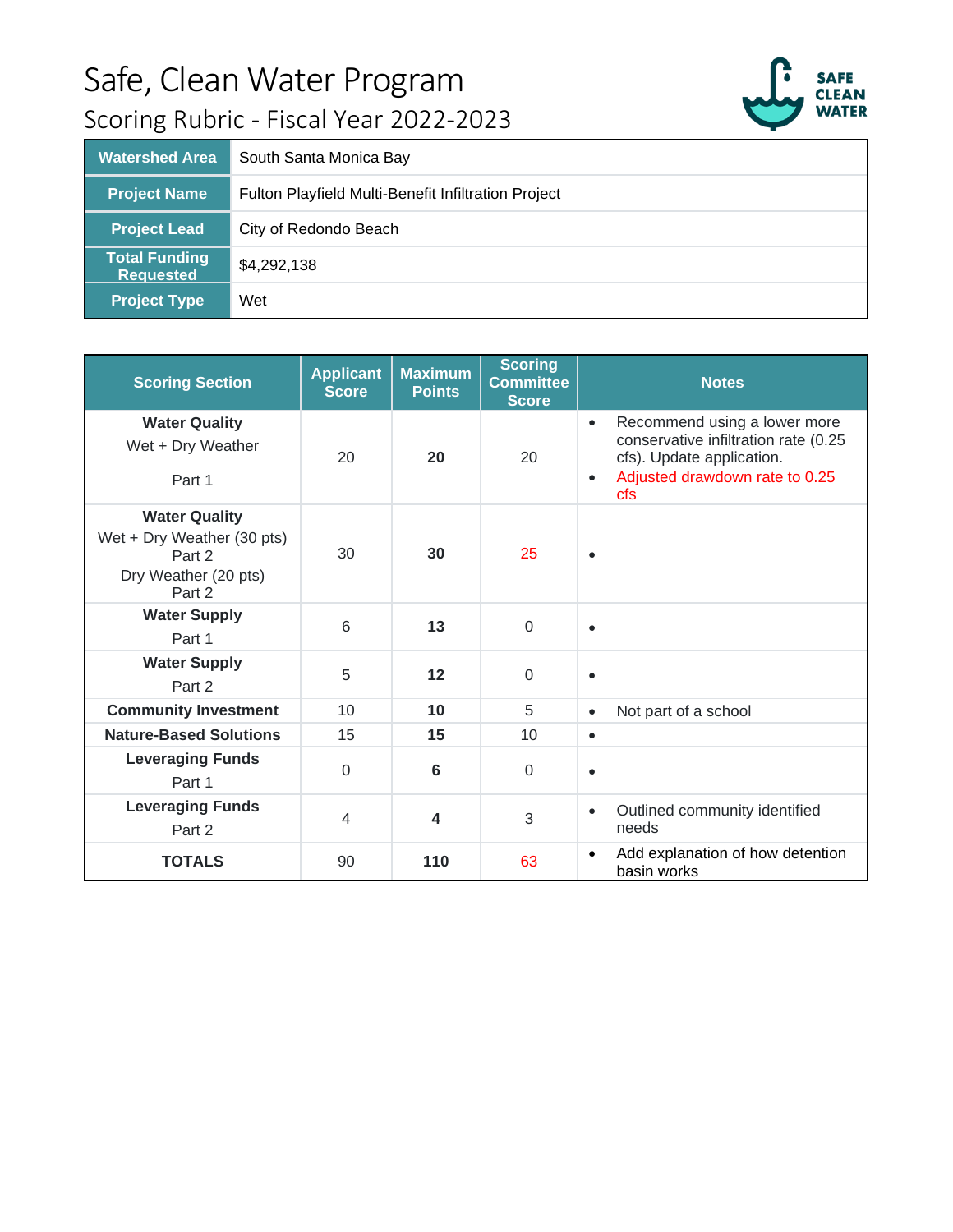

| <b>Watershed Area</b>                    | South Santa Monica Bay                                           |
|------------------------------------------|------------------------------------------------------------------|
| <b>Project Name</b>                      | Hermosa Beach Multi-Benefit Parking Lot Greening Project (Lot D) |
| <b>Project Lead</b>                      | Hermosa Beach                                                    |
| <b>Total Funding</b><br><b>Requested</b> | \$423,950                                                        |
| <b>Project Type</b>                      | Wet                                                              |

| <b>Scoring Section</b>                                                                         | <b>Applicant</b><br><b>Score</b> | <b>Maximum</b><br><b>Points</b> | <b>Scoring</b><br><b>Committee</b><br><b>Score</b> | <b>Notes</b>                                                            |
|------------------------------------------------------------------------------------------------|----------------------------------|---------------------------------|----------------------------------------------------|-------------------------------------------------------------------------|
| <b>Water Quality</b><br>Wet + Dry Weather<br>Part 1                                            | 20                               | 20                              | 20                                                 | $\bullet$                                                               |
| <b>Water Quality</b><br>Wet + Dry Weather (30 pts)<br>Part 2<br>Dry Weather (20 pts)<br>Part 2 | 30                               | 30                              | 30                                                 | $\bullet$                                                               |
| <b>Water Supply</b><br>Part 1                                                                  | $\Omega$                         | 13                              | $\overline{0}$                                     | $\bullet$                                                               |
| <b>Water Supply</b><br>Part 2                                                                  | $\Omega$                         | 12                              | $\mathbf 0$                                        | $\bullet$                                                               |
| <b>Community Investment</b>                                                                    | 5                                | 10                              | 5                                                  | Credit for localized flooding<br>$\bullet$                              |
| <b>Nature-Based Solutions</b>                                                                  | 11                               | 15                              | 11                                                 | $\bullet$                                                               |
| <b>Leveraging Funds</b><br>Part 1                                                              | 6                                | 6                               | 6                                                  | $\bullet$                                                               |
| <b>Leveraging Funds</b><br>Part 2                                                              | $\overline{4}$                   | $\overline{\mathbf{4}}$         | $\overline{4}$                                     | 4 letters of support and extensive<br>$\bullet$<br>community engagement |
| <b>TOTALS</b>                                                                                  | 76                               | 110                             | 76                                                 | $\bullet$                                                               |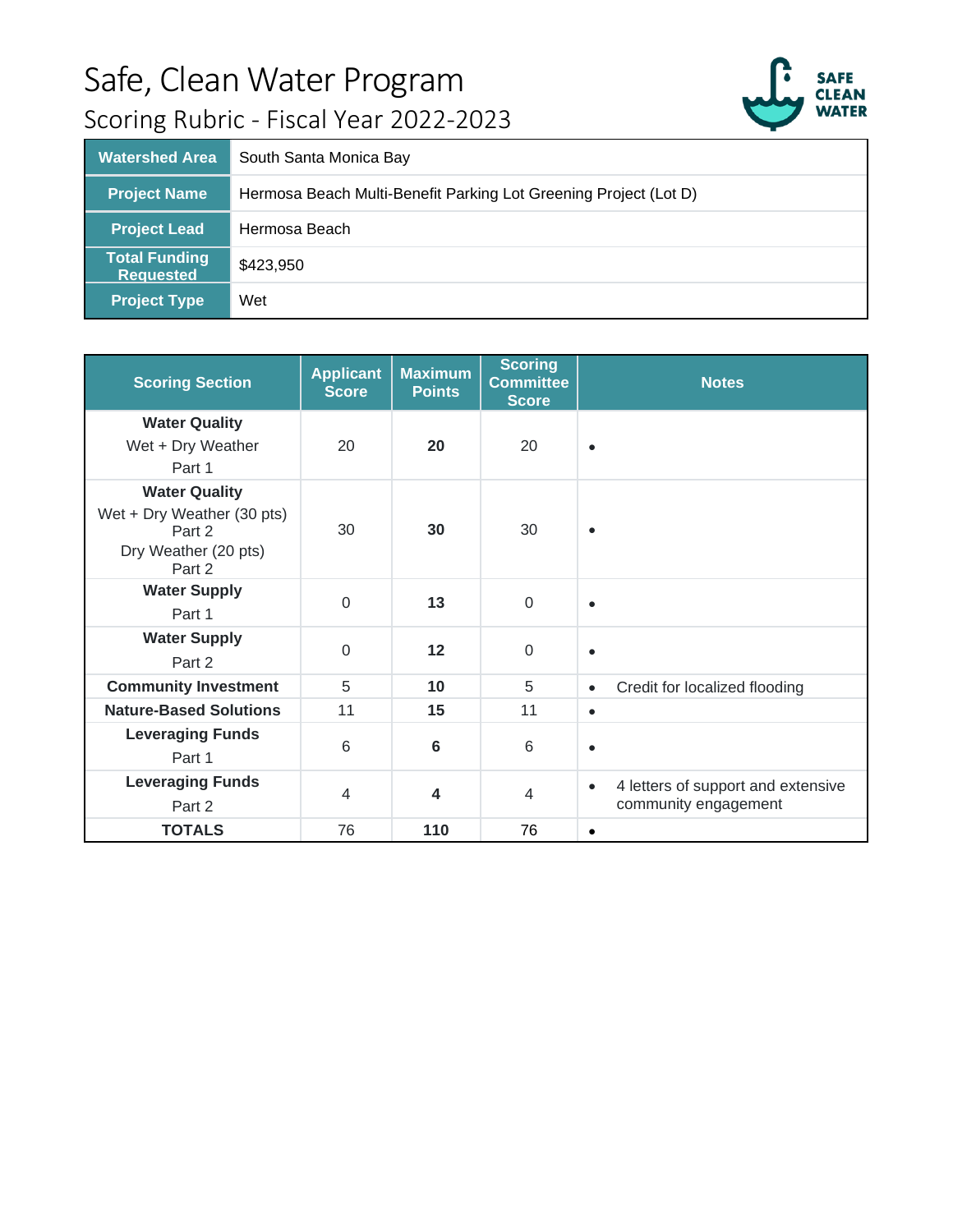

| <b>Watershed Area</b>                    | South Santa Monica Bay                                                                                          |
|------------------------------------------|-----------------------------------------------------------------------------------------------------------------|
| <b>Project Name</b>                      | Los Angeles Harbor College Central and West Campus Underground Infiltration and<br><b>Biofiltration Project</b> |
| <b>Project Lead</b>                      | Los Angeles Community College District & BuildLACCD                                                             |
| <b>Total Funding</b><br><b>Requested</b> | \$3,152,758                                                                                                     |
| <b>Project Type</b>                      | Wet                                                                                                             |

| <b>Scoring Section</b>                                                                         | <b>Applicant</b><br><b>Score</b> | <b>Maximum</b><br><b>Points</b> | <b>Scoring</b><br><b>Committee</b><br><b>Score</b> | <b>Notes</b>                                                                                                                                           |
|------------------------------------------------------------------------------------------------|----------------------------------|---------------------------------|----------------------------------------------------|--------------------------------------------------------------------------------------------------------------------------------------------------------|
| <b>Water Quality</b><br>Wet + Dry Weather<br>Part 1                                            | $\overline{7}$                   | 20                              | $\overline{7}$                                     | Need justification of how effective<br>$\bullet$<br>drawdown rate and stormwater<br>use was determined<br>Provided requested geotech info<br>$\bullet$ |
| <b>Water Quality</b><br>Wet + Dry Weather (30 pts)<br>Part 2<br>Dry Weather (20 pts)<br>Part 2 | 20                               | 30                              | 20                                                 | $\bullet$                                                                                                                                              |
| <b>Water Supply</b><br>Part 1                                                                  | $\Omega$                         | 13                              | $\overline{0}$                                     | $\bullet$                                                                                                                                              |
| <b>Water Supply</b><br>Part 2                                                                  | $\Omega$                         | 12                              | $\overline{0}$                                     | $\bullet$                                                                                                                                              |
| <b>Community Investment</b>                                                                    | 10                               | 10                              | 5                                                  | Minimal park space and recreation<br>$\bullet$<br>enhancement<br>$\bullet$                                                                             |
| <b>Nature-Based Solutions</b>                                                                  | 15                               | 15                              | 11                                                 | Removal of impermeable area<br>$\bullet$                                                                                                               |
| <b>Leveraging Funds</b><br>Part 1                                                              | 6                                | 6                               | 6                                                  | $\bullet$                                                                                                                                              |
| <b>Leveraging Funds</b><br>Part 2                                                              | $\overline{4}$                   | $\overline{\mathbf{4}}$         | $\overline{2}$                                     | Have not engaged benefitting<br>$\bullet$<br><b>DACs</b><br>Need to provide referenced letter<br>$\bullet$<br>of support                               |
| <b>TOTALS</b>                                                                                  | 62                               | 110                             | 51                                                 | Does not meet points threshold<br>$\bullet$                                                                                                            |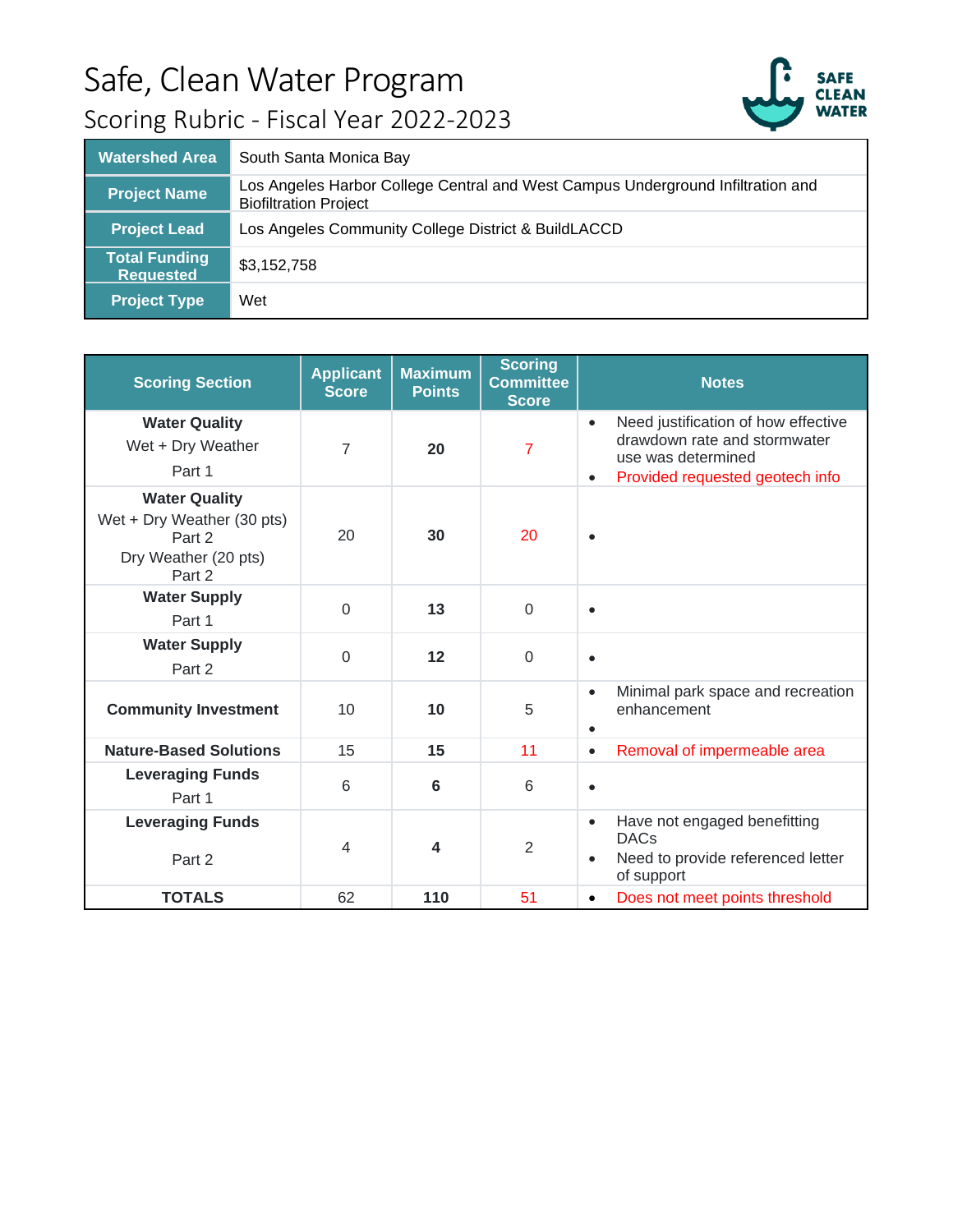

| <b>Watershed Area</b>                    | South Santa Monica Bay                                                  |
|------------------------------------------|-------------------------------------------------------------------------|
| <b>Project Name</b>                      | Machado Lake Ecosystem Rehabilitation (MLER) Operations and Maintenance |
| <b>Project Lead</b>                      | City of Los Angeles, LA Sanitation and Environment                      |
| <b>Total Funding</b><br><b>Requested</b> | \$5,700,000                                                             |
| <b>Project Type</b>                      | Wet                                                                     |

| <b>Scoring Section</b>                                                                         | <b>Applicant</b><br><b>Score</b> | <b>Maximum</b><br><b>Points</b> | <b>Scoring</b><br><b>Committee</b><br><b>Score</b> | <b>Notes</b>                                                                   |
|------------------------------------------------------------------------------------------------|----------------------------------|---------------------------------|----------------------------------------------------|--------------------------------------------------------------------------------|
| <b>Water Quality</b><br>Wet + Dry Weather<br>Part 1                                            | 20                               | 20                              | 20                                                 | Recommend scoring as dry<br>$\bullet$<br>weather project                       |
| <b>Water Quality</b><br>Wet + Dry Weather (30 pts)<br>Part 2<br>Dry Weather (20 pts)<br>Part 2 | 30                               | 30                              | 20                                                 | $\bullet$                                                                      |
| <b>Water Supply</b><br>Part 1                                                                  | $\Omega$                         | 13                              | $\Omega$                                           | $\bullet$                                                                      |
| <b>Water Supply</b><br>Part 2                                                                  | 9                                | 12                              | $\mathbf 0$                                        | Need verification of amount of<br>$\bullet$<br>potable water offset by project |
| <b>Community Investment</b>                                                                    | 10                               | 10                              | 5                                                  | $\bullet$                                                                      |
| <b>Nature-Based Solutions</b>                                                                  | 10                               | 15                              | 10                                                 | $\bullet$                                                                      |
| <b>Leveraging Funds</b><br>Part 1                                                              | 3                                | 6                               | 3                                                  | $\bullet$                                                                      |
| <b>Leveraging Funds</b><br>Part 2                                                              | $\overline{4}$                   | 4                               | 3                                                  | Discussion of ongoing<br>$\bullet$<br>engagement                               |
| <b>TOTALS</b>                                                                                  | 86                               | 110                             | 61                                                 | $\bullet$                                                                      |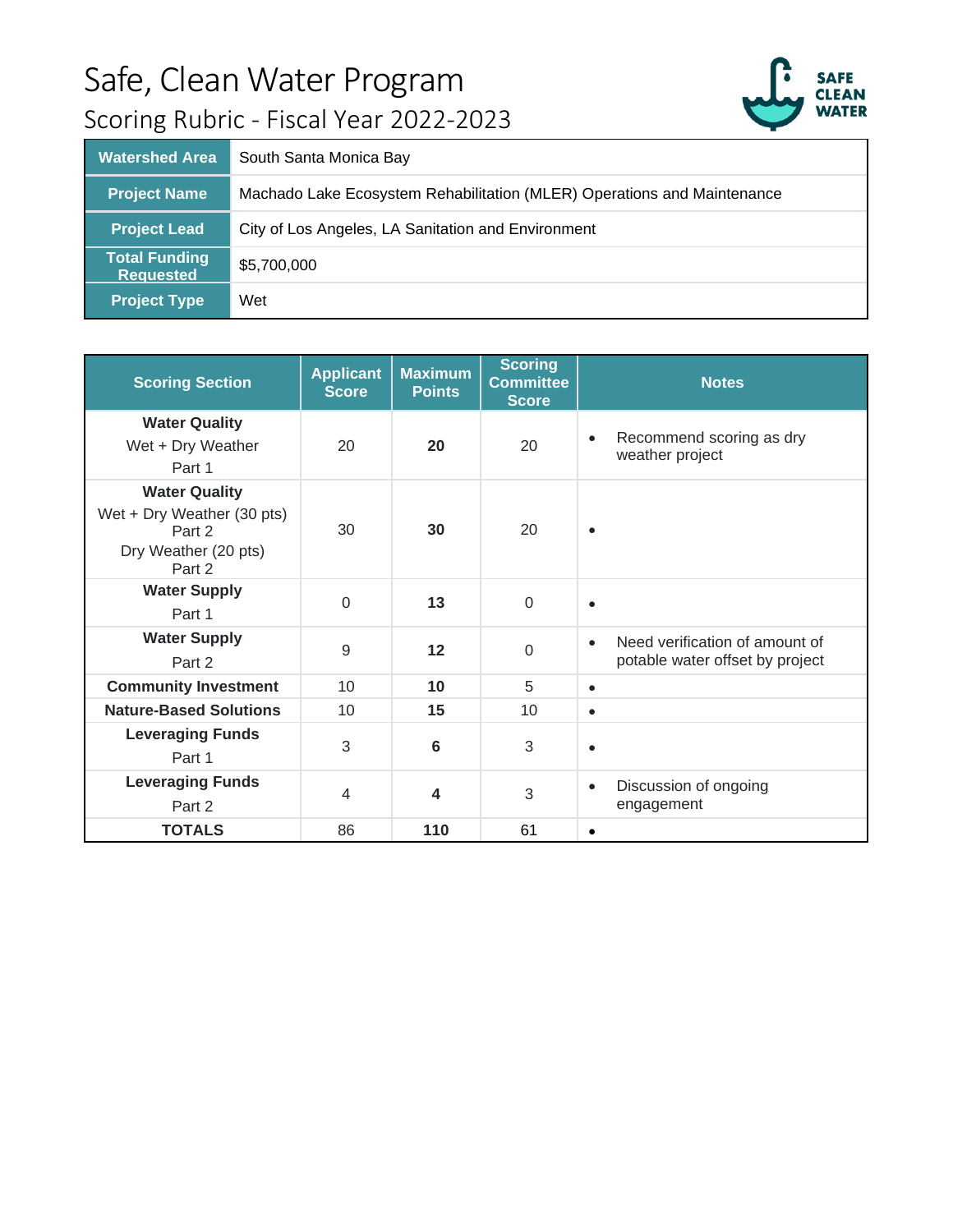

| <b>Watershed Area</b>                    | South Santa Monica Bay                                     |
|------------------------------------------|------------------------------------------------------------|
| <b>Project Name</b>                      | West Rancho Dominguez - San Pedro Street Green Improvement |
| <b>Project Lead</b>                      | Los Angeles County Public Works                            |
| <b>Total Funding</b><br><b>Requested</b> | \$800,000                                                  |
| <b>Project Type</b>                      | Wet                                                        |

| <b>Scoring Section</b>                                                                         | <b>Applicant</b><br><b>Score</b> | <b>Maximum</b><br><b>Points</b> | <b>Scoring</b><br><b>Committee</b><br><b>Score</b> | <b>Notes</b>                                                                                |
|------------------------------------------------------------------------------------------------|----------------------------------|---------------------------------|----------------------------------------------------|---------------------------------------------------------------------------------------------|
| <b>Water Quality</b><br>Wet + Dry Weather<br>Part 1                                            | 11                               | 20                              | 11                                                 | $\bullet$                                                                                   |
| <b>Water Quality</b><br>Wet + Dry Weather (30 pts)<br>Part 2<br>Dry Weather (20 pts)<br>Part 2 | 30                               | 30                              | 30                                                 | $\bullet$                                                                                   |
| <b>Water Supply</b><br>Part 1                                                                  | $\Omega$                         | 13                              | $\mathbf 0$                                        | $\bullet$                                                                                   |
| <b>Water Supply</b><br>Part 2                                                                  | $\Omega$                         | 12                              | $\Omega$                                           | $\bullet$                                                                                   |
| <b>Community Investment</b>                                                                    | 5                                | 10                              | 5                                                  | Addresses localized flooding,<br>$\bullet$<br>improving vegetation                          |
| <b>Nature-Based Solutions</b>                                                                  | 13                               | 15                              | 10                                                 | Natural materials<br>$\bullet$<br>Over claim of removal of<br>$\bullet$<br>impermeable area |
| <b>Leveraging Funds</b><br>Part 1                                                              | 6                                | 6                               | 6                                                  | $\bullet$                                                                                   |
| <b>Leveraging Funds</b><br>Part 2                                                              | $\overline{4}$                   | $\overline{\mathbf{4}}$         | $\overline{2}$                                     | Provide info on August community<br>$\bullet$<br>engagement                                 |
| <b>TOTALS</b>                                                                                  | 69                               | 110                             | 64                                                 | $\bullet$                                                                                   |